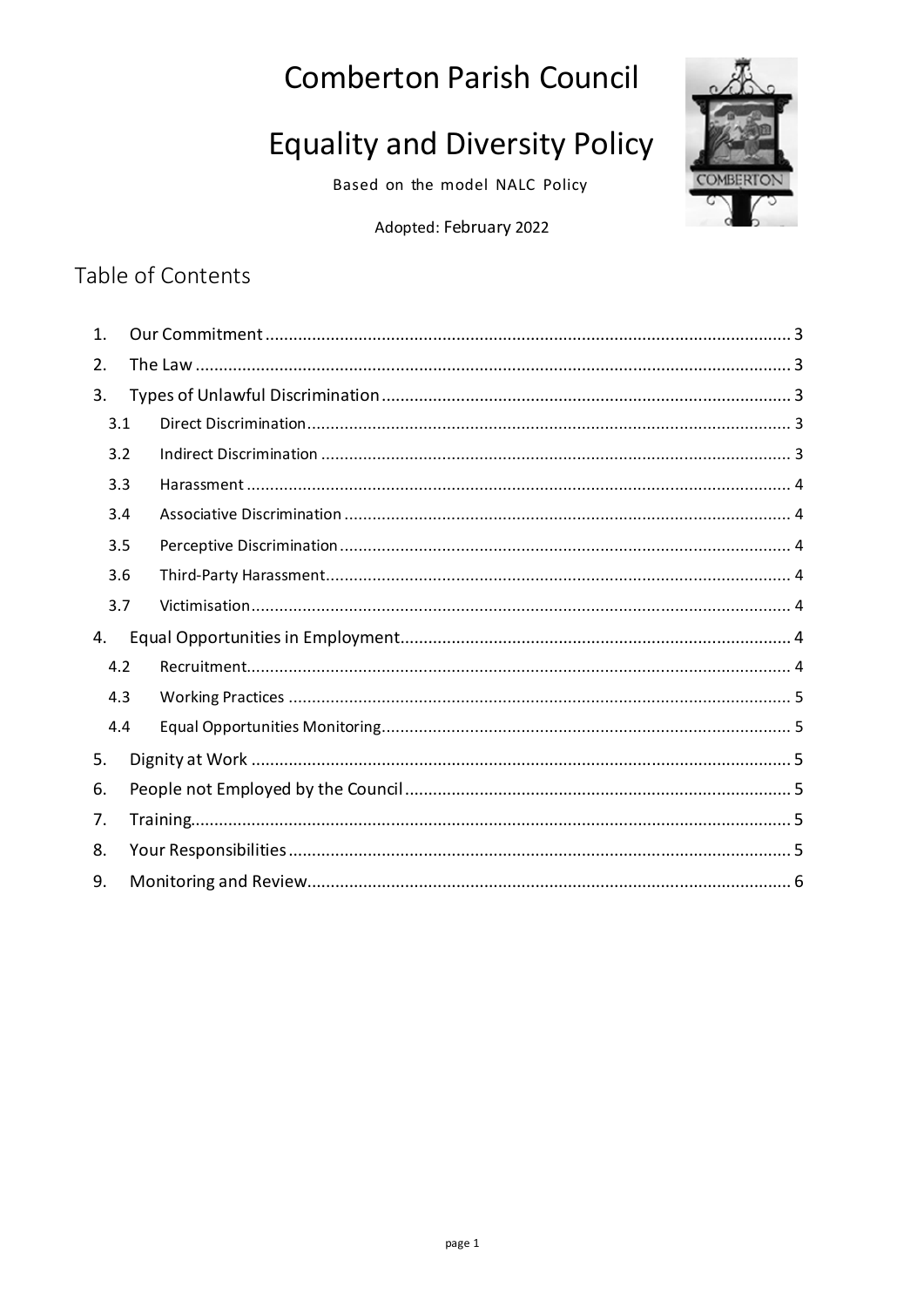#### **EQUALITY AND DIVERSITY POLICY**

#### 1. Our Commitment

- 1.1 Comberton Parish Council (the Council) is committed to providing equal opportunities in employment and to avoiding unlawful discrimination.
- 1.2 This policy is intended to assist the Council to put this commitment into practice. Compliance with this policy should also ensure that employees do not commit unlawful acts of discrimination.
- 1.3 Striving to ensure that the work environment is free of harassment and bullying and that everyone is treated with dignity and respect is an important aspect of ensuring equal opportunities in employment.

#### 2. The Law

- 2.1 It is unlawful to discriminate directly or indirectly in recruitment or employment because of age, disability, sex, gender reassignment, pregnancy, maternity, race (which includes colour, nationality, caste and ethnic or national origins), sexual orientation, religion or belief, or because someone is married or in a civil partnership. Under the Equality Act 2010, these are known as 'protected characteristics'.
- 2.2 Discrimination after employment may also be unlawful, e.g. refusing to give a reference for a reason related to one of the protected characteristics.
- 2.3 The Council will not discriminate against or harass a member of the public in the provision of services or goods. It is unlawful to fail to make reasonable adjustments to overcome barriers to using services caused by disability. The duty to make reasonable adjustments includes: the removal, adaptation or alteration of physical features, if the physical features make it impossible or unreasonably difficult for disabled people to make use of the services. In addition, service providers have an obligation to think ahead and address any barriers that may impeded disabled people from accessing a service.

#### 3. Types of Unlawful Discrimination

- 3.1 Direct Discrimination
	- 3.1.1 Where a person is treated less favourably than another because of a protected characteristic.
	- 3.1.2 In limited circumstances, employers can directly discriminate against an individual for a reason related to any of the protected characteristics where there is an occupational requirement. The occupational requirement must be crucial to the post and a proportionate means of achieving a legitimate aim.
- 3.2 Indirect Discrimination
	- 3.2.1 Where a provision, criterion or practice is applied that is discriminatory in relation to individuals who have a relevant protected characteristic such that it wald be to the detriment of people who share that protected characteristic.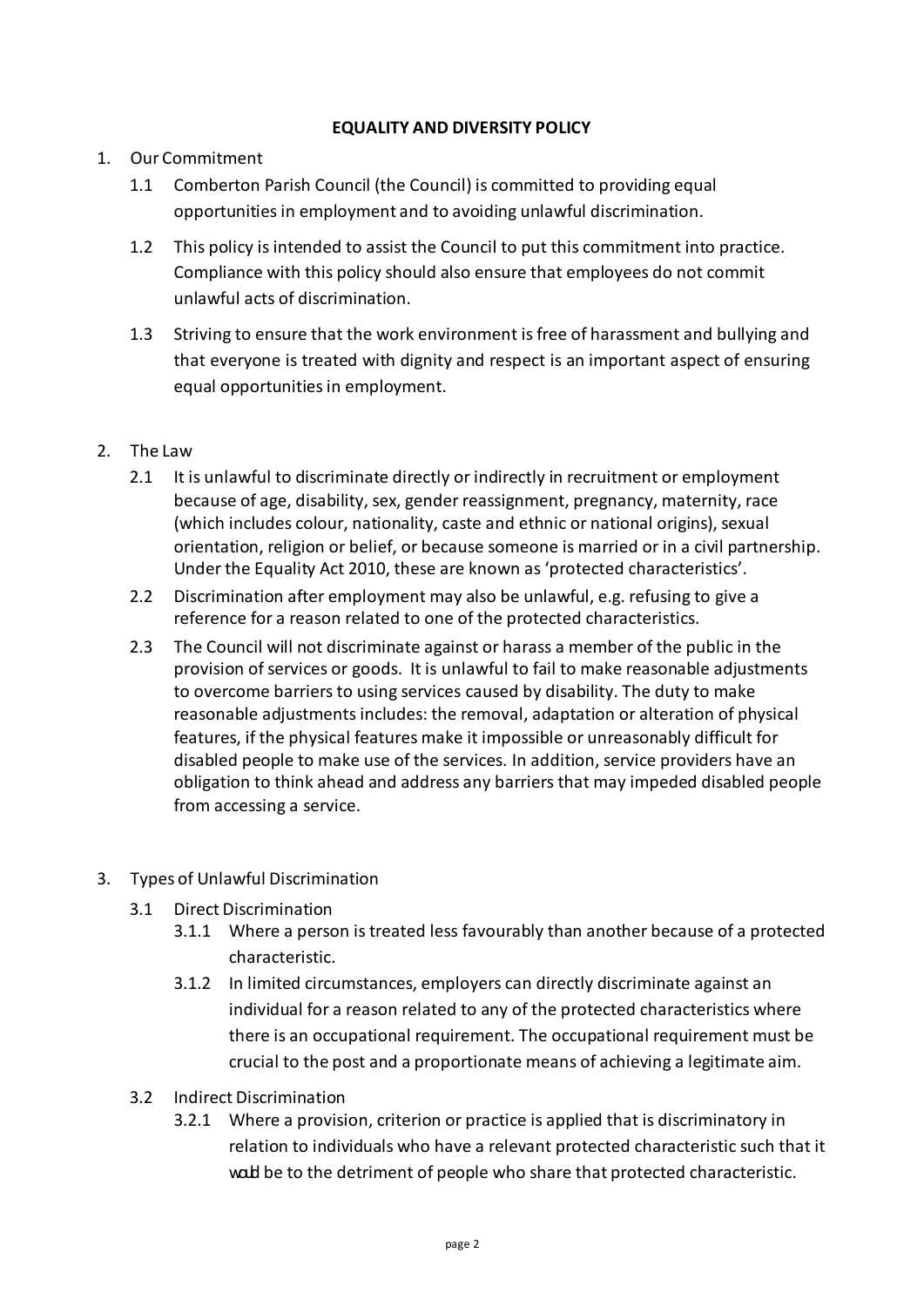- 3.3 Harassment
	- 3.3.1 Where there is unwanted contact, related to one of the protected characteristics (other than marriage and civil partnership, and pregnancy and maternity) that has the purpose or effect of violating a person's dignity; or creating an intimidating, hostile, degrading, humiliating or offensive environment. It does not matter whether or not this effect was intended by the person responsible for the conduct.
- 3.4 Associative Discrimination
	- 3.4.1 Where an individual is directly discriminated against or harassed for association with another individual who has a protected characteristic.
- 3.5 Perceptive Discrimination
	- 3.5.1 Where an individual is directly discriminated against or harassed based on a perception that they have a particular protected characteristic when they do not, in fact, have that protected characteristic.
- 3.6 Third-Party Harassment
	- 3.6.1 Occurs where an employee is harassed and the harassment is related to a protected characteristic, by third parties
- 3.7 Victimisation
	- 3.7.1 Occurs where an employee is subjected to a detriment, such as being denied a training opportunity or a promotion because they made or supported a complaint, or raised a grievance, under the Equality Act 2010, or because they are suspected of doing so. However, an employee is not protected from victimisation if they acted maliciously or made or supported an untrue complaint.
- 3.8 Failure to make reasonable adjustments is where a physical feature or a provision, criterion or practice puts a disabled person at a substantial disadvantage compared with someone who does not have that protected characteristic and the employer has failed to make reasonable adjustments to enable the disabled person to overcome the disadvantage.
- 4. Equal Opportunities in Employment
	- 4.1 The Council will avoid unlawful discrimination in all aspects of employment including recruitment, promotion, opportunities for training, pay and benefits, discipline and selection for redundancy.
	- 4.2 Recruitment.
		- 4.2.1 Person and job specifications will be limited to those requirements that are necessary for the effective performance of the job. Candidates for employment or promotion will be assessed objectively against the requirements for the job, taking account of any reasonable adjustments that may be required for candidates with a disability. Disability and personal home commitments will not form the basis of employment decisions except where necessary.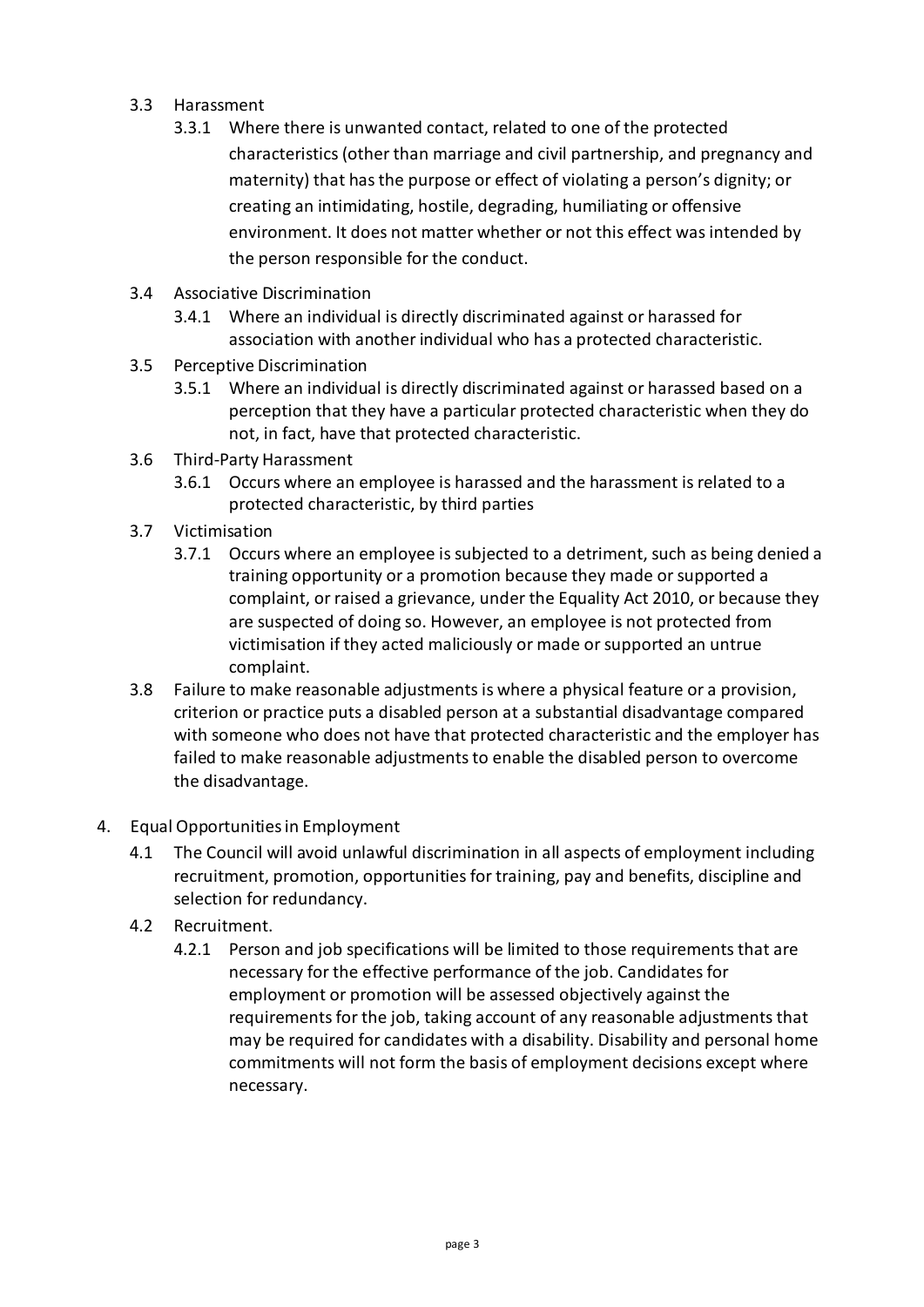- 4.3 Working Practices.
	- 4.3.1 The Council will consider any possible indirectly discriminatory effect of its standard working practices, including the number of hours to be worked, the times at which these are to be worked and the place at which work is to be done, when considering requests for variations to these standard working practices and will refuse such requests only if the Council considers it has good reasons, unrelated to any protected characteristic, for doing so. The Council will comply with its obligations in relation to statutory requests for contract variations. The Council will also make reasonable adjustments to its standard working practices to overcome barriers caused by disability.
- 4.4 Equal Opportunities Monitoring.
	- 4.4.1 The Council will monitor the ethnic, gender and age composition of the existing workforce and of applicants for jobs (including promotion), and the number of people with disabilities within these groups, and will consider and take any appropriate action to address any problems that may be identified as a result of the monitoring process.
	- 4.4.2 The Council treats personal data collected for reviewing equality and diversity in accordance with Data Protection regulations. Information about how data is used and the basis for processing is provided in the Council's privacy notices.
- 5. Dignity at Work.
	- 5.1 The Council has a separate Dignity at Work Policy concerning issues of bullying and harassment on any ground, and how complaints of this type will be dealt with.
- 6. People not Employed by the Council.
	- 6.1 The Council will not discriminate unlawfully against those using or seeking to use the services provided by the Council.
	- 6.2 You should report any bullying or harassment by suppliers, visitors or others to the Council who will take appropriate action.
- 7. Training.
	- 7.1 The Council will raise awareness of equal opportunities to those likely to be involved in recruitment or other decision making where equal opportunities issues are likely to arise.
	- 7.2 The Council will raise awareness of all staff engaged to work for the Council to help them understand their rights and responsibilities under the Dignity at Work Policy and what they can do to help create a working environment free of bullying and harassment.
- 8. Your Responsibilities
	- 8.1 Every employee is required to assist the Council to meet its commitment to provide equal opportunities in employment and avoid unlawful discrimination. Employees can be held personally liable as well as, or instead of, the Council for any act of unlawful discrimination. Employees who commit serious acts of harassment may be guilty of a criminal offence.